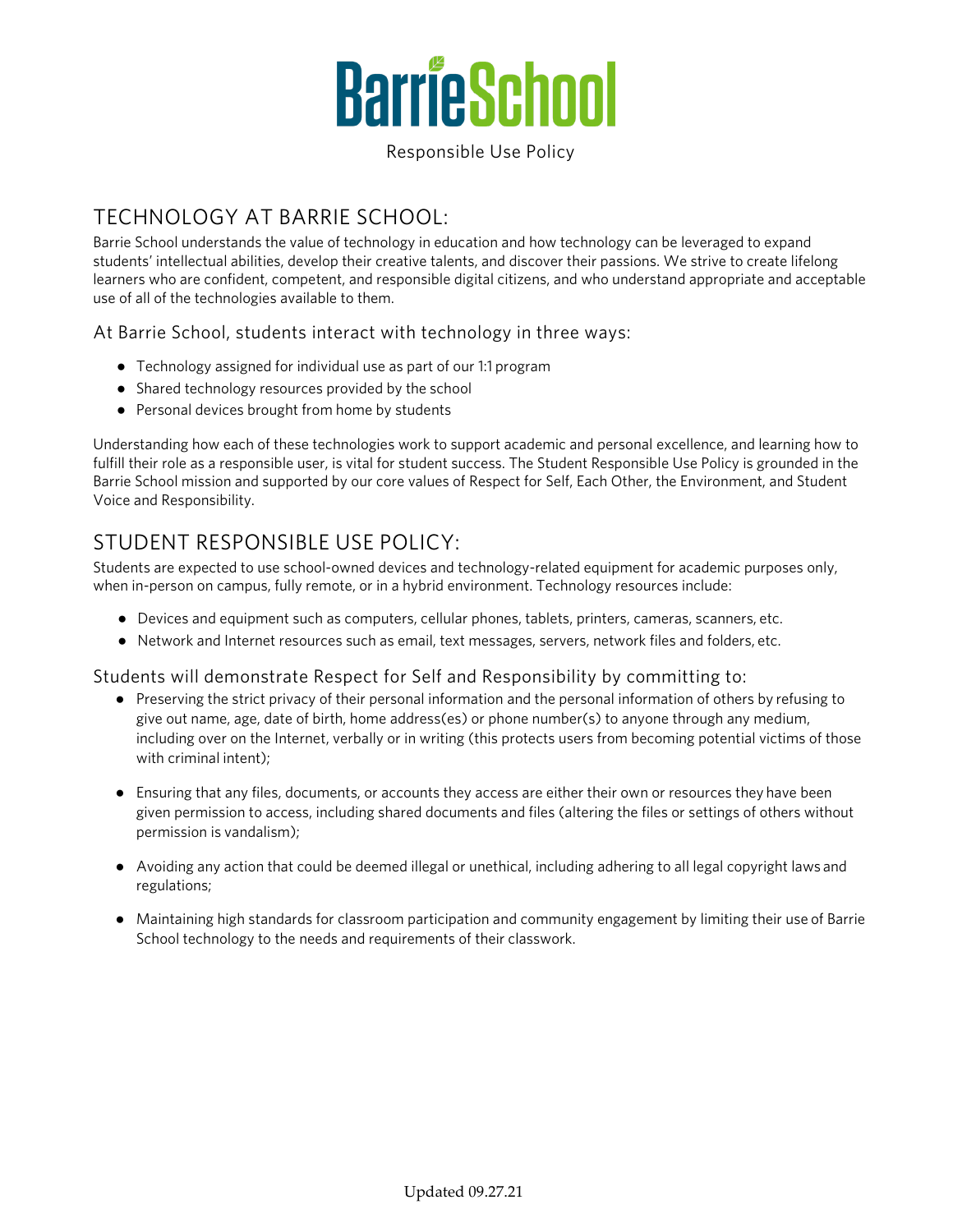Students will demonstrate Respect for Each Other by committing to:

- Upholding respectful and professional electronic exchanges with others and by refusing to create, send, access or download material which is abusive, hateful, harassing or sexually explicit;
- All students will be able to stream music over the Internet during lunch, breaks, and study halls as long as students are wearing headphones and the music can't be heard by others.
- Treating all network resources and equipment with proper care and respect as outlined in the Standards for Proper Technology Care;
- Disconnecting from any and all technology when approached by a community member and/or guest or when participating in a community event (i.e. assemblies, sports games, pick up/drop off lines). This includes removing any personal audio listening devices, silencing any audio alerts and/or notifications, and dimming/closing the device screen.

#### Students will demonstrate Respect for the Environment by committing to:

- Preserving the physical and technical condition of network resources by refusing to alter, add, install, disable, or delete any files that affect the configuration of a school device or physical modifications that may impact use or appearance (other than a device assigned for personal use) or copy Barrie School software for use outside of the network (copying school-owned software programs is considered theft);
- Preserving the rights of copyrighted material. The installation and/or use of any Internet-based file sharing tools is explicitly prohibited. File-sharing programs and protocols like BiTorrent, Limewire, Kazaa, Acquisition and others may not be used to facilitate the illegal sharing of copyrighted material (music, video and images);
- Upholding all posted and communicated processes and procedures for accessing shared network resources, including carts, printers, copiers, and other shared devices;
- Maintaining responsible use of all community charging resources and powering down devices when not in use.

### DISCLAIMER:

- Sites accessible via the Internet may contain material that is defamatory, inaccurate, abusive, obscene, profane, sexually oriented, threatening, racially offensive, illegal or otherwise inconsistent with the mission of Barrie School. While Barrie's intent is to make Internet access available for educational goals and objectives and takes appropriate precautions, students may have the ability to access other materials. Parents/students release the school from any liability as a result of a student's access to unauthorized websites.
- Because Barrie School owns and/or operates the equipment and software comprising the network, the school is obligated to insure all facilities are used legally. All content created, sent, accessed or downloaded using any part of Barrie School's network resources is subject to the rules herein outlined as well as state and federal law.
- Students have no expectation or right of privacy on school-owned devices. School administration monitors the network and may find it necessary to investigate electronic incidents even if they happen after hours or outside of school. As owners of the network, including email systems, the school administration reserves the right, if needed and at its discretion, to remotely access your device and examine electronic files. Students found in violation of the policy will be disciplined.
- Devices (including school-owned devices) not connected to the Barrie School's network are not protected by the school's firewall and other network security software and hardware.
- I understand that students will receive emails from teachers and staff through their school-assigned, individual email accounts, and communication from school-administered learning management software and communication applications.
- Lastly, these guidelines apply to all devices accessing the school network, whether a device is school owned or personal equipment.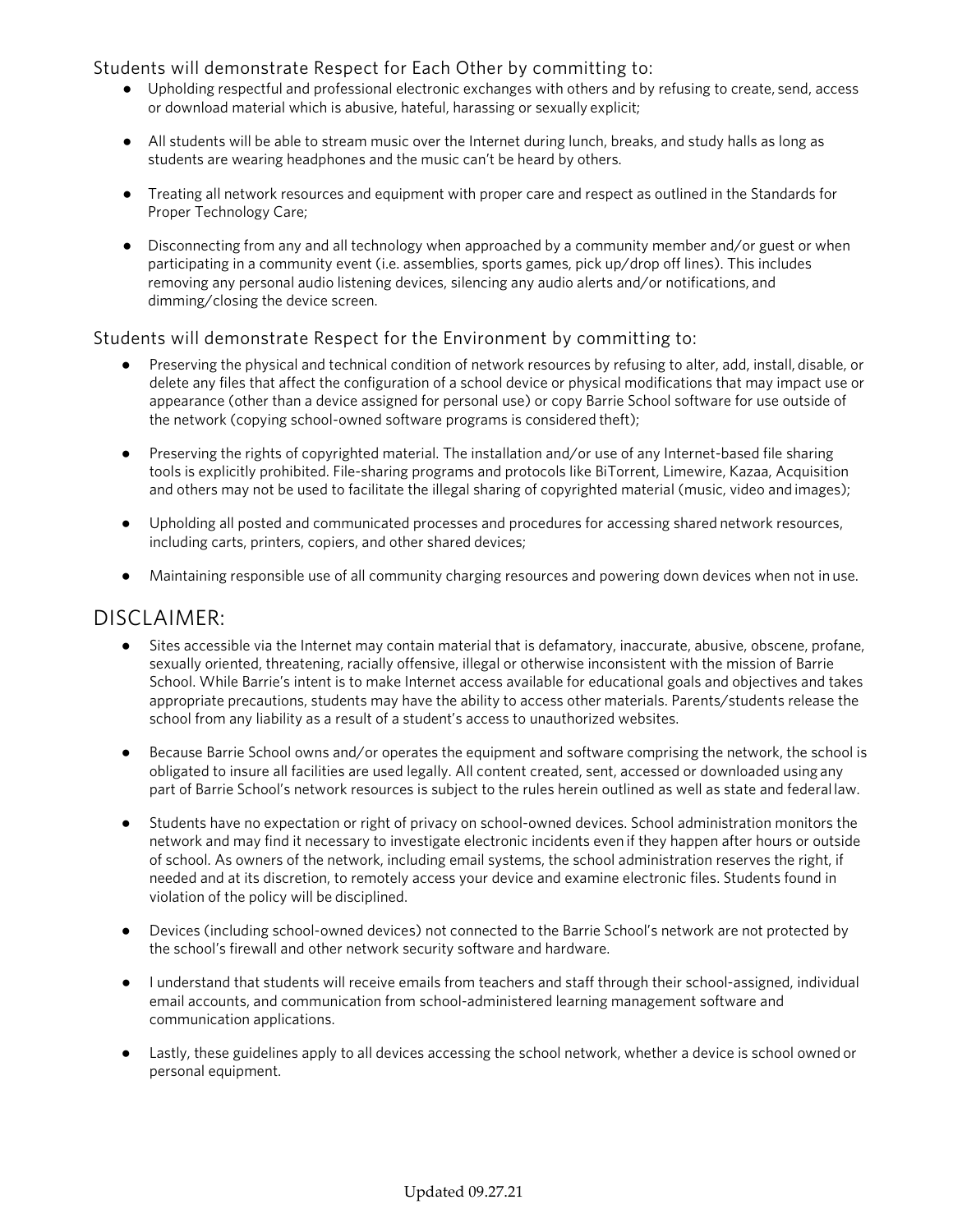# ELECTRONIC DEVICE GUIDELINES:

The guidelines as explained in this document are effective upon receipt of a Barrie School owned mobile device between Barrie School (Barrie), the student receiving the device (student), and his/her parents or legal guardians (Parents).

The Student and Parents hereby agree to the following:

- Ownership: As outlined above, Barrie retains sole right of the device and grants permission to the student to use it according to the guidelines set forth in this document. The student is responsible to ensure the safety and security of the device, its content, and associated peripherals at all times while it is in the student's possession or under the student's control. Under no circumstances will the student leave the device in the care or custody of any person other than the student's parent and/or Barrie teacher or administrator. Moreover, Barrie administrative staff retain the right to inspect the device at any time and retake possession.
- Classroom Use of School-Owned Devices: Students, as outlined above, are expected to bring their device to class each day fully charged. If the device is not being used in a particular class and/or an assignment provided by the teacher doesn't require its use, the student should store the device as instructed. In an effort to ensure "time on task," teachers may collect all devices at the start of class and store them in a safe and secure location and reissue them at the conclusion of the class. Because students are provided fully working devices, students should not use and/ or have cell phones (or other electronic devices) out or visible during class unless it is specifically teacher directed for an assignment and/or listed in a child's accommodation plan.
- Cell Phone Usage: Cell phones must remain in students' lockers during school hours and while attending Extended Day, unless instructed by a teacher. When used in class for academic purposes, the student should store the device if instructed. In the event students have cell phones out without permission, faculty will collect and give them to the Dean of Students for safekeeping until the end of the day or ask students to return them to their lockers. If parents need to reach a child in the event of an emergency, they should contact the Middle & Upper School or Extended Day Office. Likewise, students can make calls from the school's landline when necessary. Repeated violation of this policy will result in disciplinary action.
- Equipment Provided: Each student is provided a school-owned device and is advised not to share and/or exchange it with other students as the assigned student will be held liable. Barrie will retain records of the serial numbers and track the associated peripherals (protective cases, power adapters, etc.) of equipment assigned to students. Devices owned by the school will be collected at the end of the year. If devices are not returned within one week of the last collection date, parents will be billed for the price of the device.
- Substitution of Equipment: In the event the assigned device is inoperable, Barrie School has a limited number of spare mobile devices for use while the device is being repaired or replaced. The student must promptly report any damaged or inoperable device and turn over the device. If a student forgets to bring the device to school, a loaner may not be available. Students are still expected to participate and complete all assigned tasks. Students are expected to bring a fully charged device to school each day.
- File Backup: It is the sole responsibility of the student to backup data as necessary. Barrie School provides a means for backup, along with instructions, but does not accept responsibility for any limitations and failures of such software.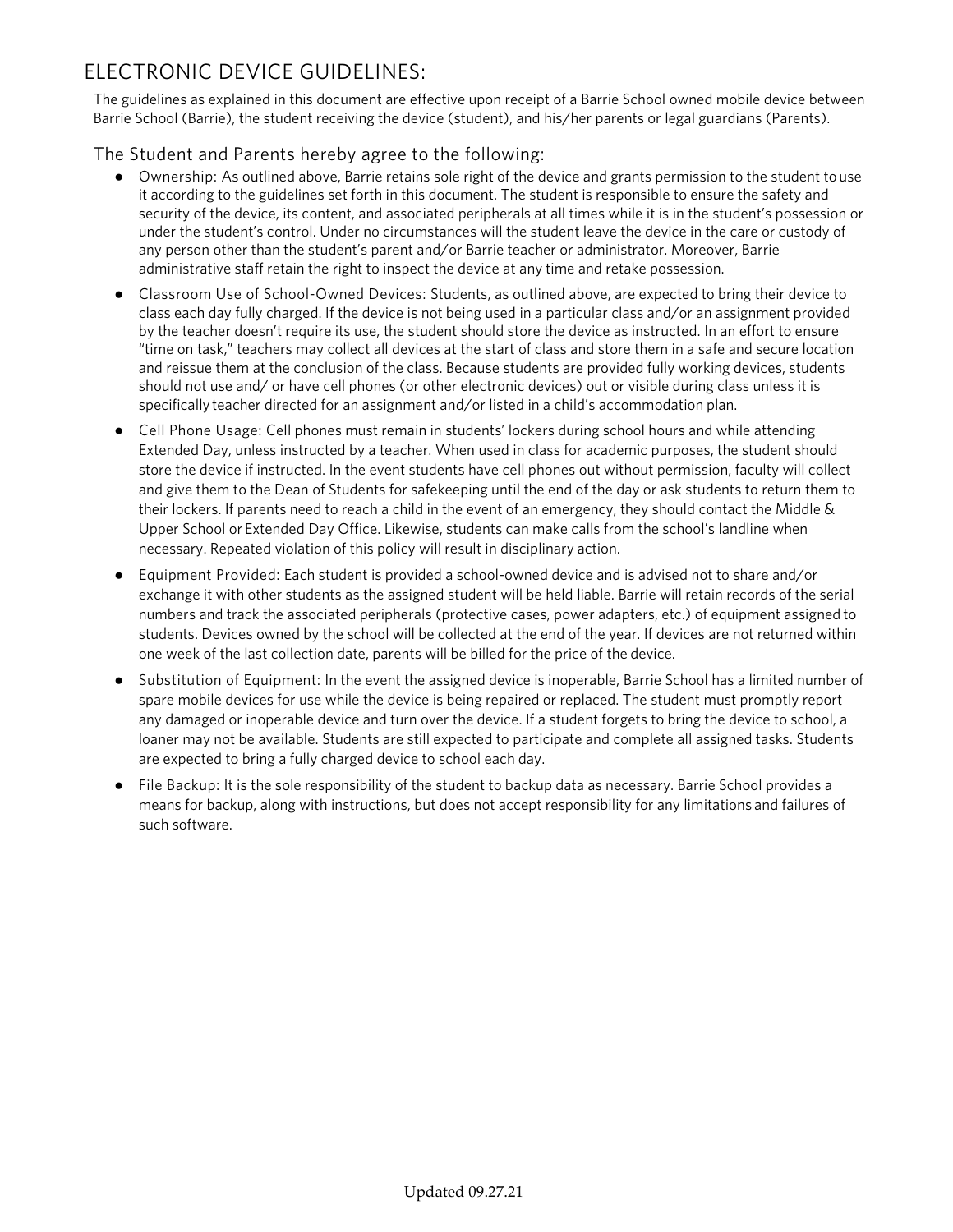● Responsibility for Damages: The student is responsible for maintaining a working device at all times by using reasonable care to ensure that the device is not damaged as outlined herein. In the event of damage not covered by the warranty, the student and parent will be billed 100% of the repair costs (or full market replacement cost of the device if determined unrepairable). Barrie School reserves the right to charge the student and parent full cost for repairs and/or replacement when damage occurs due to gross negligence or intentional damage as determined by the administration.

Examples of gross negligence include, but are not limited to:

- damage or loss resulting from an unattended and unlocked device while at school;
- using equipment in an unsafe environment (e.g., on a sports field, in the rain, etc.);
- lending equipment to individuals to whom it was not assigned.
- Responsibility for Loss: In the event the device is lost or stolen, the student and/or parent should report the problem immediately to the administrative assistant, an administrator, or a member of the technology department by emailing: pcsupport@barrie.org. If the device is stolen or vandalized while not at Barrie School or at a Barrie School sponsored event, the parent must file a police report. In the event the device is unrecoverable or inoperable after recovery, the student and parent will be billed the full cost of replacement.
- Legal & Ethical Use: Barrie School reserves the right to monitor all school-owned computers, cellular phones and other electronic devices in a variety of ways to ensure compliance with the policies and procedures outlined herein. Prohibited uses of technology include, but are not limited to:
	- commercial use: using school devices for personal or private gain, personal business, or commercial advantage;
	- political use: using school devices to advocate, directly or indirectly, for or against political/social issues, legislation, ballot proposition and/or the election of any person to any office, except when a component of classroom work;
	- offensive use: using school devices to demean or defame a person or to communicate obscene, offensive or inflammatory dialogue;
	- dangerous use: using school devices to access unknown or unsafe Internet sites that may contain viruses, worms, malware or spyware;
	- illegal or inappropriate use: using school devices for illegal, harassing, vandalizing, or inappropriate purposes, such as the recording, viewing or sharing of pornography or posing as another person. Illegal activities are any violations of federal, state, or local laws and include, but are not limited to:
		- copyright infringement and/or illegal file sharing;
		- committing fraud; threatening another person;
		- or intentionally engaging in communications for the purpose of abusing, annoying, threatening, terrifying, bullying, or harassing another person.

Disciplinary action, if any, shall be consistent with Barrie School policies and practices, including the Student Code of Conduct. Violations may constitute cause for revocation of access privileges, suspension of access to school system devices, or appropriate legal action. Specific disciplinary measures will be determined on a case-by-case basis by the Head of School, Division Head and/or Deans. Consultation with the technology department and/or law enforcement may be required depending on the infraction. Parents will be actively engaged and informed throughout the process.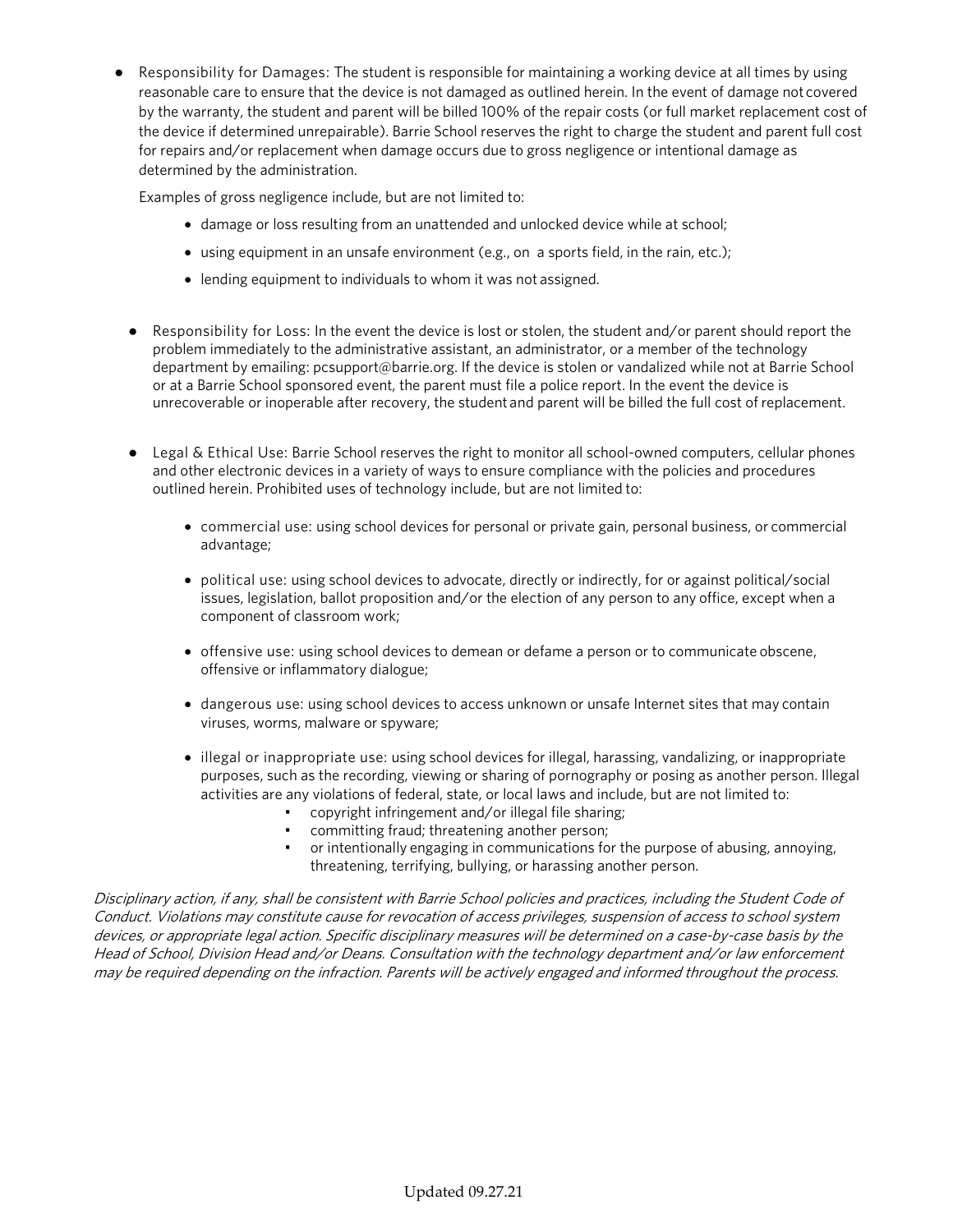### Customizing Device Settings:

Students are permitted to alter and/or add files to customize their assigned device to their working style (i.e. background screens, default fonts, and other system enhancements). Outside of these changes, students should follow the guidelines outlined above. For example, stickers or other adhesive items should not be attached to the device itself.

#### Music, Videos, & Games:

Devices are provided for educational use only; games not directly related to class work are not permitted during the school day. Students are permitted, however, to listen to or watch school appropriate music or videos (i.e. no violent or profane content) during study periods, lunch, or work times at the discretion of supervising staff or teachers.If there is ever a question about whether or not music or videos are educational or appropriate, students should ask supervising staff or teachers. Students who listen to or watch inappropriate content and/or do not comply with teachers' requests will be warned and, if the behavior continues, other disciplinary actions may result.

#### Social Media and Networking:

Barrie School students using social media/networking are expected to do so in a respectful manner that aligns with the Barrie School Mission and Responsible Use Policy. Students should only use school-owned devices to access social media platforms when approved by teachers and for academic purposes only. Any behavior on social media that disrupts the school environment will be dealt with on an individual basis by school administration. Students should not be "friends" with or "follow" current Barrie School faculty or staff.

### EQUIPMENT LENDING GUIDELINES:

This section addresses the checking out of peripheral equipment to students such as cameras, video cameras, microphones, drawing tablets, and other audiovisual devices for multimedia school projects. Barrie School grants the user permission to borrow technology equipment for school and home use based on mutual agreement of the following:

#### Students will:

- Treat the equipment with the same care as if it were their own property.
- Maintain the equipment in fully working condition.
- Avoid use in situations that are conducive to loss or damage.
- Heed general maintenance alerts and advice from school technology personnel.
- Promptly report any loss, damage or theft to the division's administrative assistant, administrator, or by emailing pcsupport@barrie.org.
- Transport the equipment within the case provided whenever leaving the school building.
- Adhere to Barrie School's Responsible Use Policy when using this equipment at all times and locations.
- Understand that if this borrowed equipment is lost, stolen, or damaged the family will be billed for a replacement.

### STANDARDS FOR PROPER TECHNOLOGY CARE:

To ensure the device being used continues to work properly, we ask students and parents to abide by the following safety and care tips:

- Read any electronic manual or instruction guide that accompanies the device and/or is provided by the school.
- Keep the device and other borrowed equipment either secured (i.e., home or other secure places where others do not have access) or attended (with you or within your sight) at alltimes.
- Avoid leaving the device in a vehicle and in places of extreme temperatures hot or cold.
- Back up your data. No electronic information is safe when stored in one location.
- Do not remove or interfere with the serial number sticker, any identification placed on the device, or parts from the device (e.g., keys, etc.), and/or alter the device in a manner that will cause permanent or lasting effects such as using adhesive stickers or marker drawings.